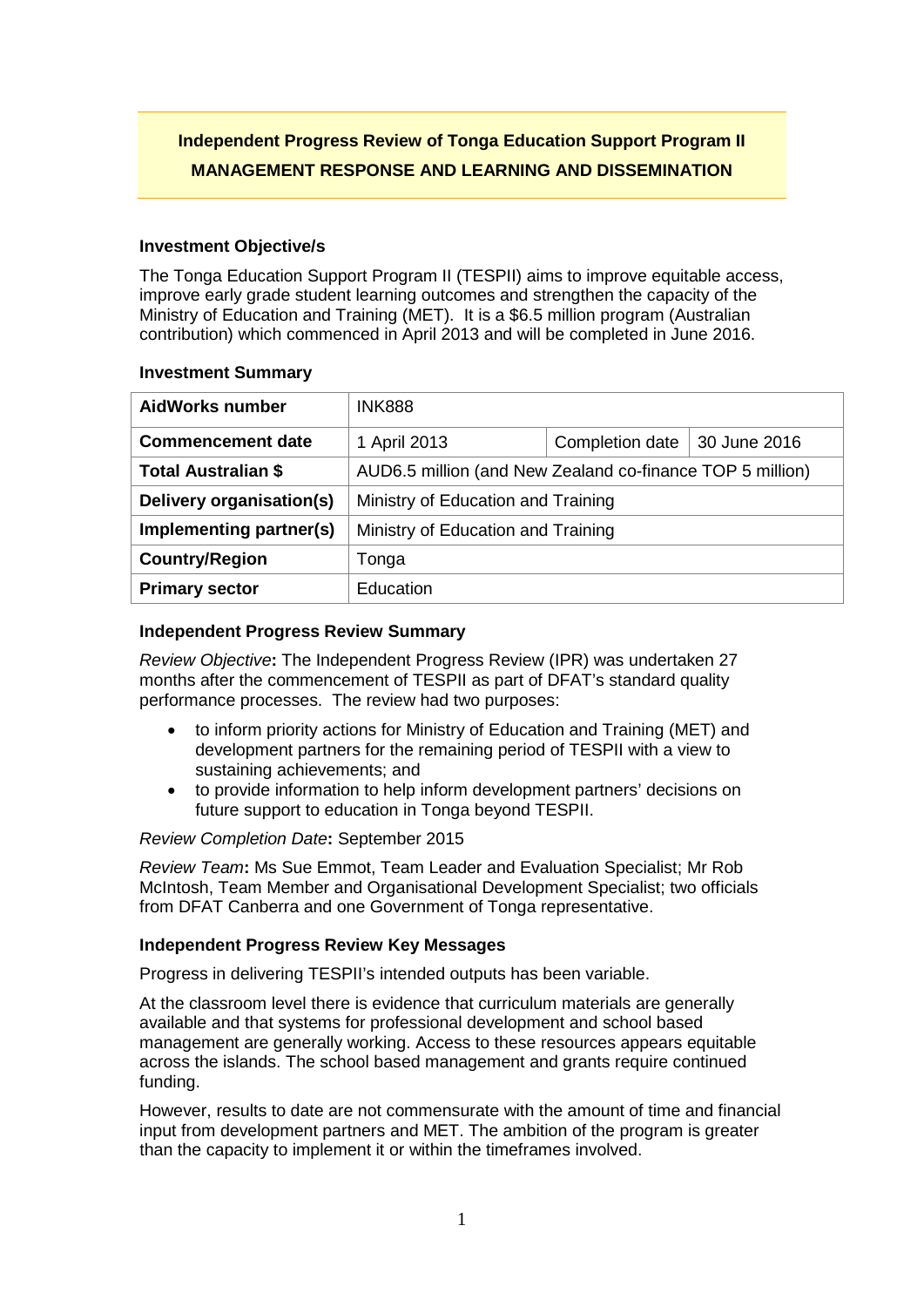The choice of earmarked budget support as the modality has also proved to be challenging for MET and development partners. There have been multiple donor programs running simultaneously in the education sector, which creates a complex operating environment and a high administrative burden for MET.

#### **Recommendations and Management Response**

The Independent Progress Review made four recommendations regarding program improvement opportunities and options for support beyond the current life of TESPII.

DFAT will engage in ongoing dialogue between development partners and MET, particularly through the Joint Program Oversight Group (JPOG), to identify areas of support required to ensure TESPII achieves realistic objectives and targets for the remaining period of the program. DFAT will focus its engagement particularly on the three key priorities identified by the review (see also recommendations 1-3).

DFAT will work with development partners and Government of Tonga to identify options for continued support for education beyond the life of TESPII. This includes consideration of DFAT consolidating its support to education on skills development and scholarships. This is an ongoing conversation with government and development partners, and will be considered as part of negotiations to develop a new Aid Partnership between Australia and Tonga.

DFAT's responses to the specific recommendations are as follows.

Recommendation 1: *MET to increase co-ordination of core MET activities and progressive mainstreaming of key functions such as the school based management unit to ensure activities align.* 

*Response*: Agreed, noting this is primarily a recommendation for MET. It may be necessary to allocate some of the existing TESPII funding to integratethe schoolbased management function, build capacity to carry it out and mentor new staff in their roles. Completion of these activities is essential to ensure the benefits of TESPII will be sustained. Technical assistance could also play a valuable role in helping build MET's capacity to meet this recommendation.

*Action:* Through the Joint Program Oversight Group (JPOG), DFAT will work with MET and development partners to identify areas of support needed to implement this recommendation and provide technical assistance as required, in line with the revised TESPII work plan.

*Responsibility*: DFAT DHOM and Senior Program Manager, with JPOG members from MET and NZ MFAT.

Recommendation 2: *MET critically needs a clear plan for strengthening the Education Management Information System (EMIS) to produce good quality system information to support future planning, reporting and resource allocation.* 

*Response*: Agreed. MET/TESPII may benefit from engagement with a new regional technical support facility established at the Secretariat of the Pacific Community (SPC) to assist Pacific Island countries in improving their national EMIS.

*Action*: DFAT will work with MET and development partners to identify areas where we can provide assistance to MET to implement this recommendation, either through TESPII or regional programs.

*Responsibility*: DFAT DHOM and Senior Program Manager, with JPOG members from MFT and NZ MFAT.